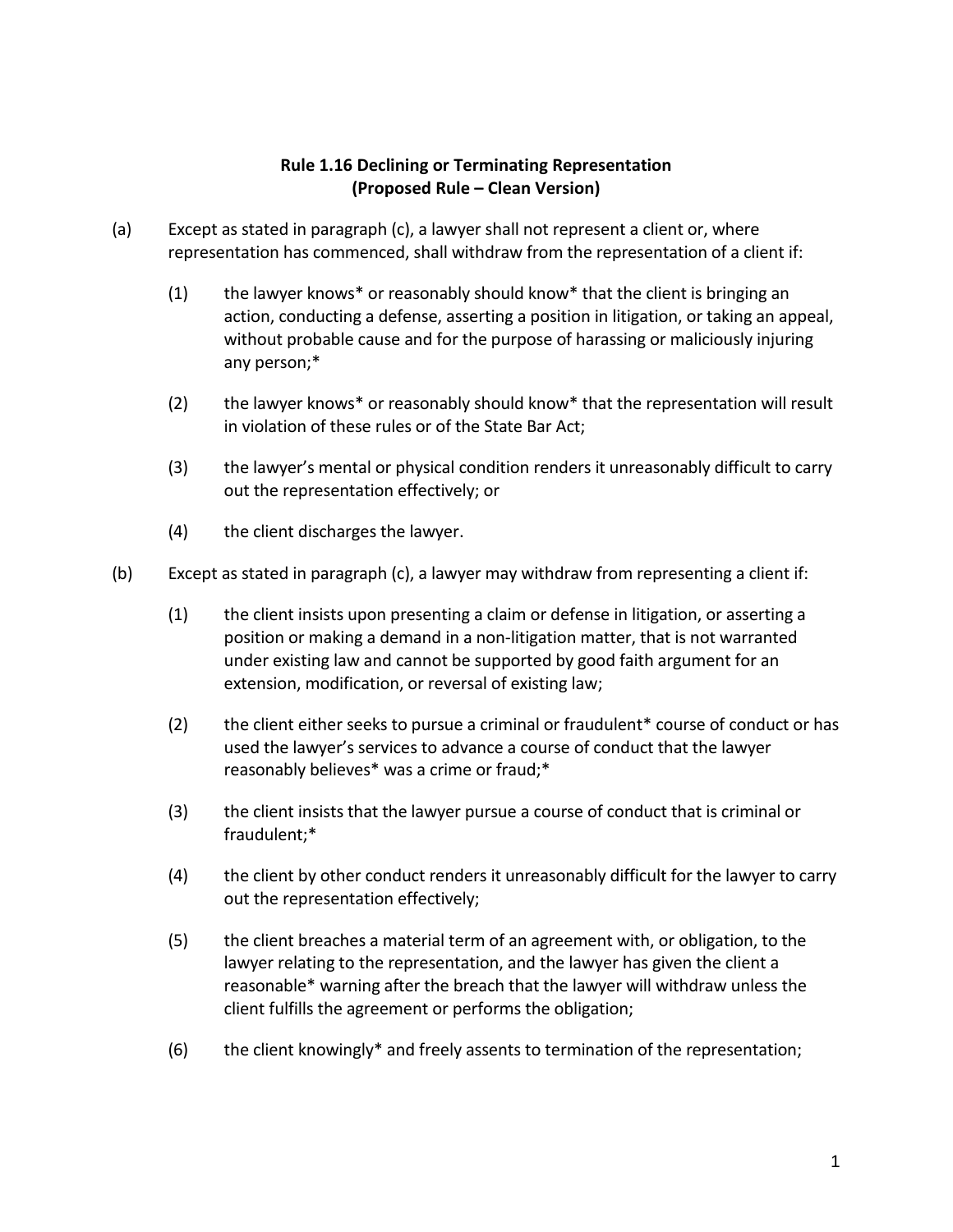- (7) the inability to work with co-counsel indicates that the best interests of the client likely will be served by withdrawal;
- (8) the lawyer's mental or physical condition renders it difficult for the lawyer to carry out the representation effectively;
- (9) a continuation of the representation is likely to result in a violation of these rules or the State Bar Act; or
- (10) the lawyer believes\* in good faith, in a proceeding pending before a tribunal,\* that the tribunal\* will find the existence of other good cause for withdrawal.
- $(c)$  If permission for termination of a representation is required by the rules of a tribunal, $*$  a lawyer shall not terminate a representation before that tribunal\* without its permission.
- (d) A lawyer shall not terminate a representation until the lawyer has taken reasonable\* steps to avoid reasonably\* foreseeable prejudice to the rights of the client, such as giving the client sufficient notice to permit the client to retain other counsel, and complying with paragraph (e).
- (e) Upon the termination of a representation for any reason:
	- (1) subject to any applicable protective order, non-disclosure agreement, statute or regulation, the lawyer promptly shall release to the client, at the request of the client, all client materials and property. "Client materials and property" includes correspondence, pleadings, deposition transcripts, experts' reports and other writings,\* exhibits, and physical evidence, whether in tangible, electronic or other form, and other items reasonably\* necessary to the client's representation, whether the client has paid for them or not; and
	- (2) the lawyer promptly shall refund any part of a fee or expense paid in advance that the lawyer has not earned or incurred. This provision is not applicable to a true retainer fee paid solely for the purpose of ensuring the availability of the lawyer for the matter.

## **Comment**

[1] This rule applies, without limitation, to a sale of a law practice under rule 1.17. A lawyer can be subject to discipline for improperly threatening to terminate a representation. (See *In the Matter of Shalant* (Review Dept. 2005) 4 Cal. State Bar Ct. Rptr. 829, 837.)

[2] When a lawyer withdraws from the representation of a client in a particular matter under paragraph (a) or (b), the lawyer might not be obligated to withdraw from the representation of the same client in other matters. For example, a lawyer might be obligated under paragraph (a)(1) to withdraw from representing a client because the lawyer has a conflict of interest under rule 1.7, but that conflict might not arise in other representations of the client.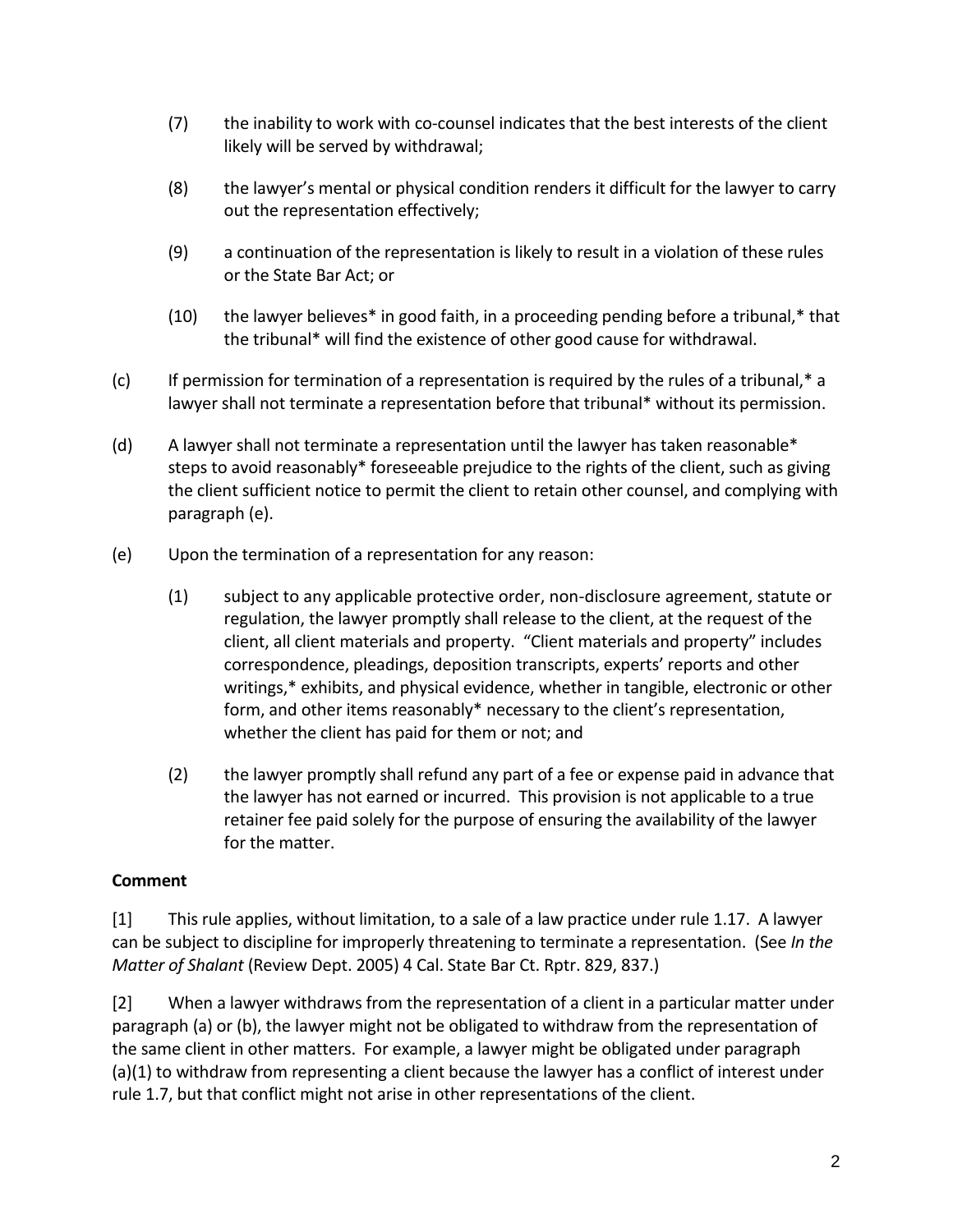[3] Withdrawal under paragraph (a)(1) is not mandated where a lawyer for the defendant in a criminal proceeding, or the respondent in a proceeding that could result in incarceration, or involuntary commitment or confinement, defends the proceeding by requiring that every element of the case be established. (See rule 3.1(b).)

[4] Lawyers must comply with their obligations to their clients under Business and Professions Code section 6068, subdivision (e) and rule 1.6, and to the courts under rule 3.3 when seeking permission to withdraw under paragraph (c). If a tribunal\* denies a lawyer permission to withdraw, the lawyer is obligated to comply with the tribunal's\* order. (See Bus. & Prof. Code, §§ 6068, subd. (b) and 6103.) This duty applies even if the lawyer sought permission to withdraw because of a conflict of interest. Regarding withdrawal from limited scope representations that involve court appearances, compliance with applicable California Rules of Court concerning limited scope representation satisfies paragraph (c).

[5] Statutes may prohibit a lawyer from releasing information in the client materials and property under certain circumstances. (See, e.g., Pen. Code, §§ 1054.2 and 1054.10.) A lawyer in certain criminal matters may be required to retain a copy of a former client's file for the term of his or her imprisonment. (See, Pen. Code, § 1054.9.)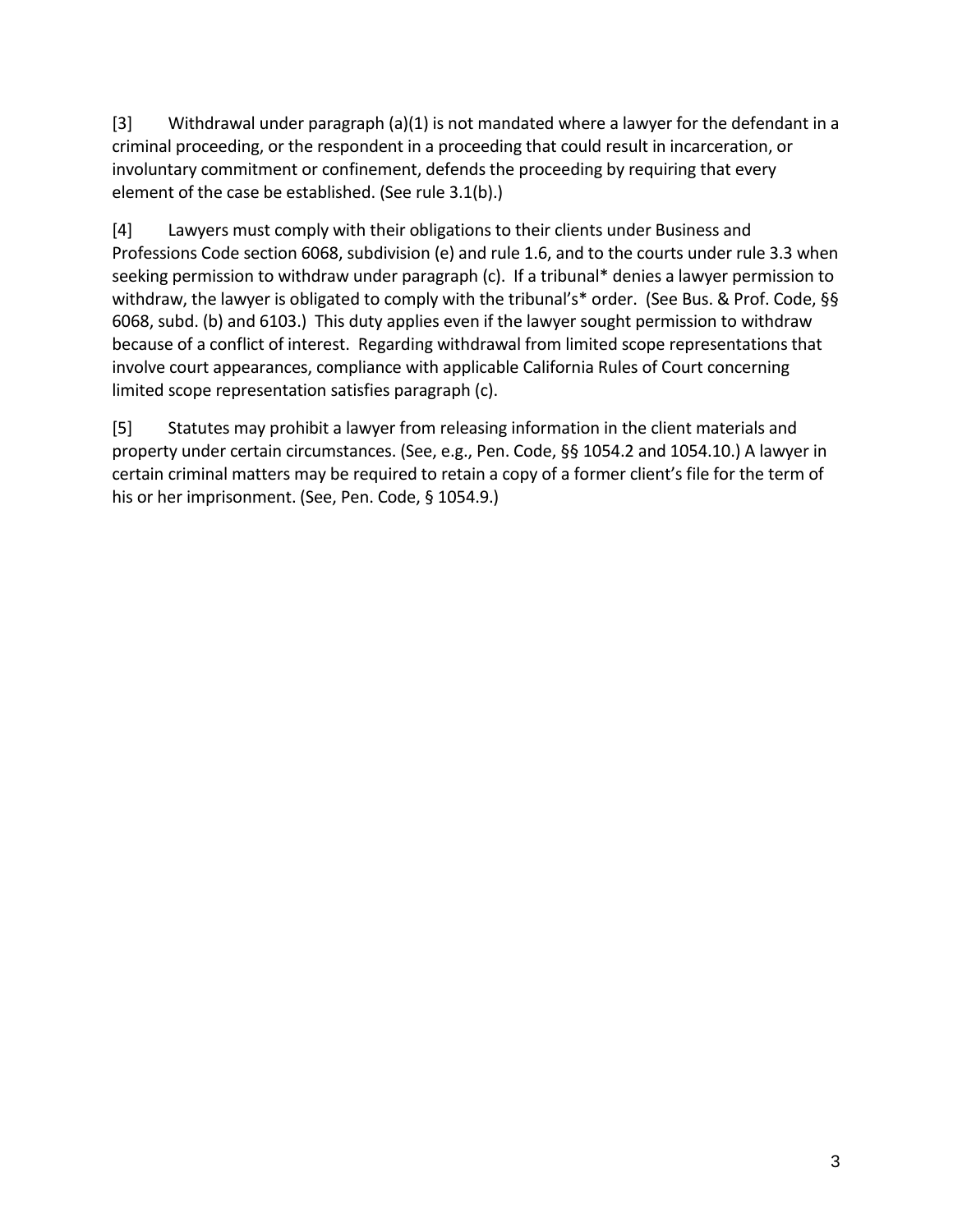## **Rule 1.16 Declining or Terminating Representation (Proposed Rule – Redline Version to Current Rule)**

- (a) Except as stated in paragraph (c), a lawyer shall not represent a client or, where representation has commenced, shall withdraw from the representation of a client if:
	- (1) the lawyer knows\* or reasonably should know\* that the client is bringing an action, conducting a defense, asserting a position in litigation, or taking an appeal, without probable cause and for the purpose of harassing or maliciously injuring any person;\*
	- (2) the lawyer knows\* or reasonably should know\* that the representation will result in violation of these rules or of the State Bar Act;
	- (3) the lawyer's mental or physical condition renders it unreasonably difficult to carry out the representation effectively; or
	- (4) the client discharges the lawyer.
- (b) Except as stated in paragraph (c), a lawyer may withdraw from representing a client if:
	- (1) the client insists upon presenting a claim or defense in litigation, or asserting a position or making a demand in a non-litigation matter, that is not warranted under existing law and cannot be supported by good faith argument for an extension, modification, or reversal of existing law;
	- (2) the client either seeks to pursue a criminal or fraudulent\* course of conduct or has used the lawyer's services to advance a course of conduct that the lawyer reasonably believes\* was a crime or fraud;\*
	- (3) the client insists that the lawyer pursue a course of conduct that is criminal or fraudulent;\*
	- (4) the client by other conduct renders it unreasonably difficult for the lawyer to carry out the representation effectively;
	- (5) the client breaches a material term of an agreement with, or obligation, to the lawyer relating to the representation, and the lawyer has given the client a reasonable\* warning after the breach that the lawyer will withdraw unless the client fulfills the agreement or performs the obligation;
	- (6) the client knowingly\* and freely assents to termination of the representation;
	- (7) the inability to work with co-counsel indicates that the best interests of the client likely will be served by withdrawal;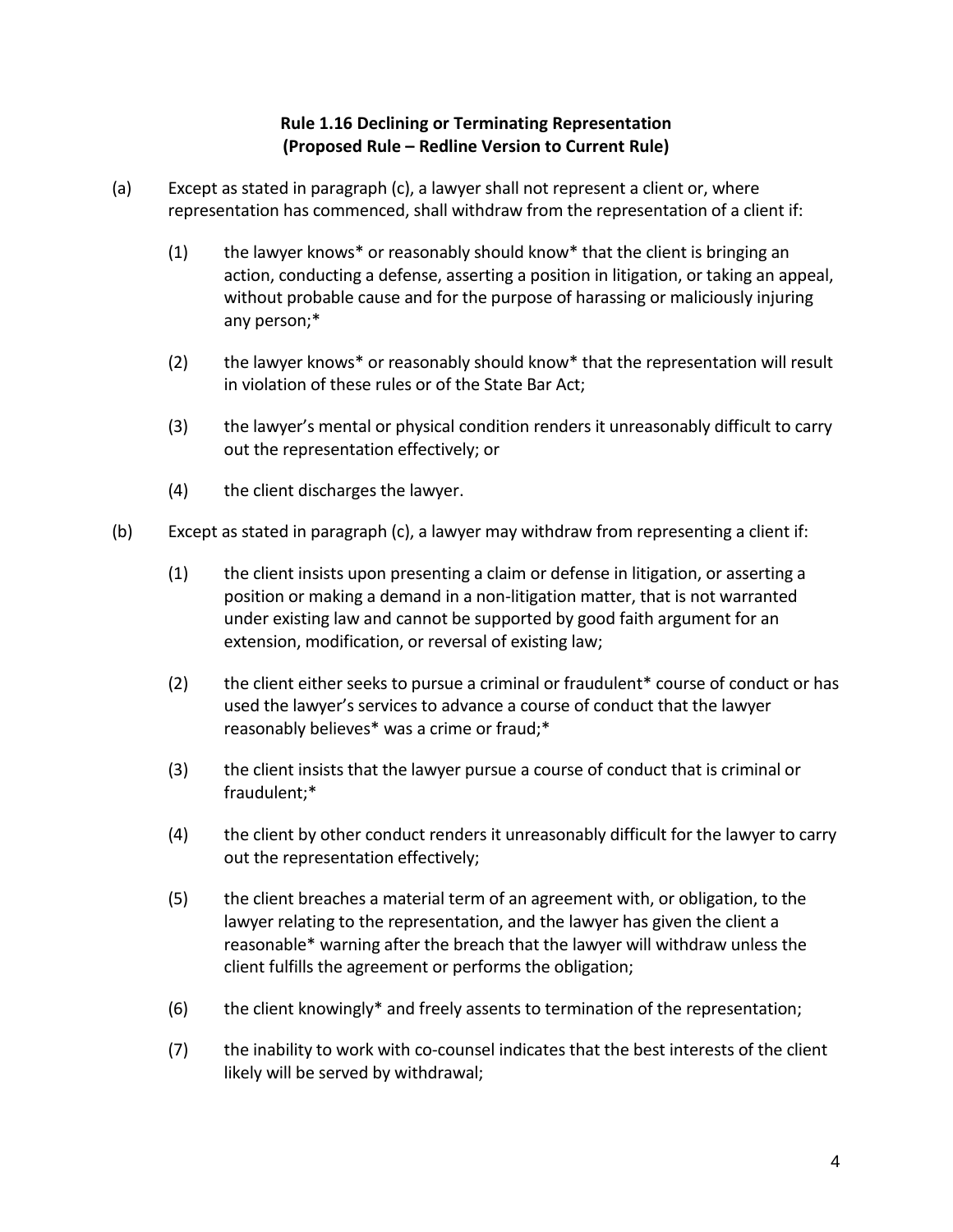- (8) the lawyer's mental or physical condition renders it difficult for the lawyer to carry out the representation effectively;
- (9) a continuation of the representation is likely to result in a violation of these rules or the State Bar Act; or
- (10) the lawyer believes\* in good faith, in a proceeding pending before a tribunal,\* that the tribunal\* will find the existence of other good cause for withdrawal.
- (c) If permission for termination of a representation is required by the rules of a tribunal,\* a lawyer shall not terminate a representation before that tribunal\* without its permission.
- (d) A lawyer shall not terminate a representation until the lawyer has taken reasonable\* steps to avoid reasonably\* foreseeable prejudice to the rights of the client, such as giving the client sufficient notice to permit the client to retain other counsel, and complying with paragraph (e).
- (e) Upon the termination of a representation for any reason:
	- (1) subject to any applicable protective order, non-disclosure agreement, statute or regulation, the lawyer promptly shall release to the client, at the request of the client, all client materials and property. "Client materials and property" includes correspondence, pleadings, deposition transcripts, experts' reports and other writings,\* exhibits, and physical evidence, whether in tangible, electronic or other form, and other items reasonably\* necessary to the client's representation, whether the client has paid for them or not; and
	- (2) the lawyer promptly shall refund any part of a fee or expense paid in advance that the lawyer has not earned or incurred. This provision is not applicable to a true retainer fee paid solely for the purpose of ensuring the availability of the lawyer for the matter.

## **Comment**

[1] This rule applies, without limitation, to a sale of a law practice under rule 1.17. A lawyer can be subject to discipline for improperly threatening to terminate a representation. (See *In the Matter of Shalant* (Review Dept. 2005) 4 Cal. State Bar Ct. Rptr. 829, 837.)

[2] When a lawyer withdraws from the representation of a client in a particular matter under paragraph (a) or (b), the lawyer might not be obligated to withdraw from the representation of the same client in other matters. For example, a lawyer might be obligated under paragraph (a)(1) to withdraw from representing a client because the lawyer has a conflict of interest under rule 1.7, but that conflict might not arise in other representations of the client.

[3] Withdrawal under paragraph (a)(1) is not mandated where a lawyer for the defendant in a criminal proceeding, or the respondent in a proceeding that could result in incarceration, or